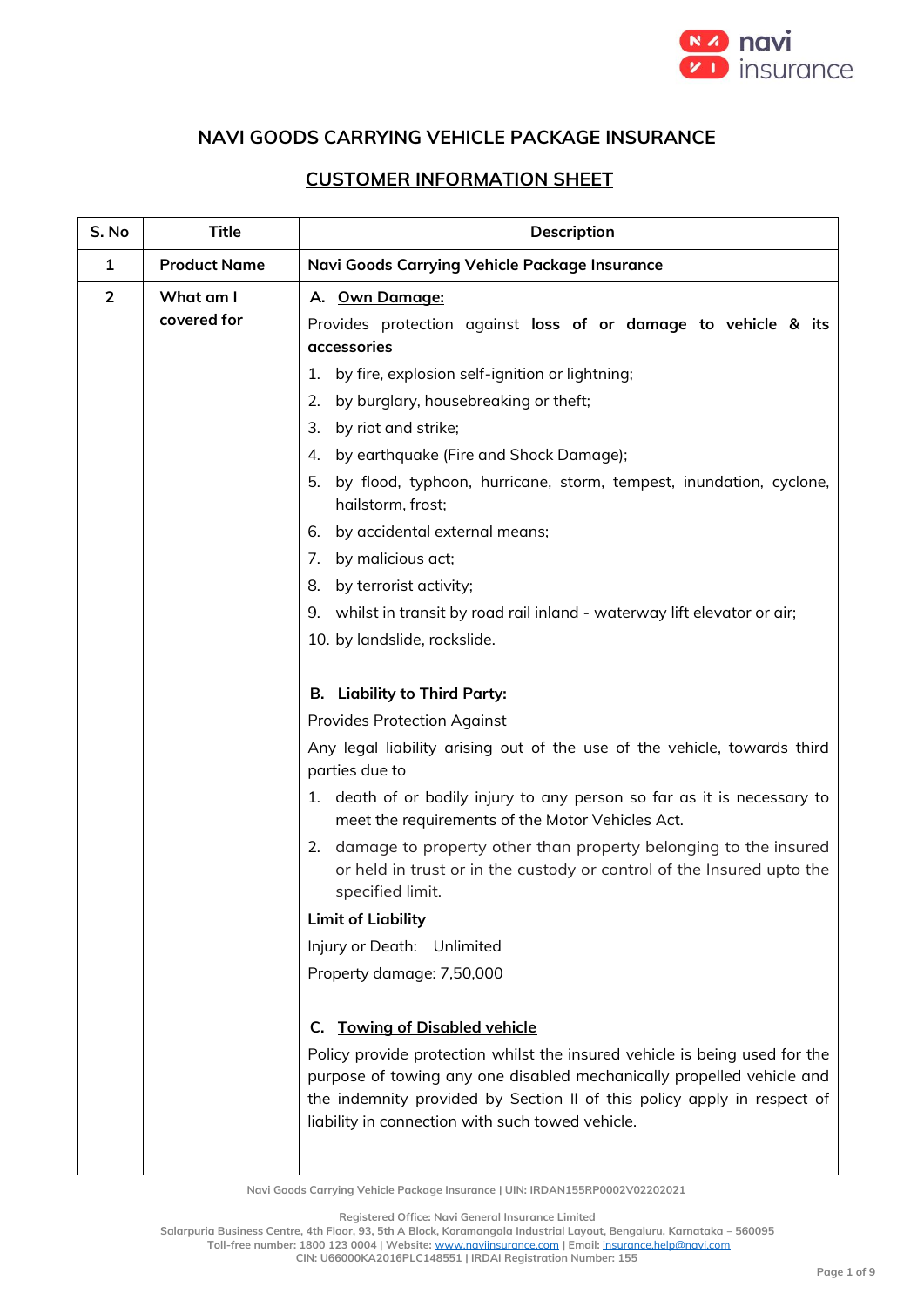

|   |                       | <b>Compulsory Personal Accident cover to Owner Driver</b><br>D.                                                                                                                                                                                                                                                       |                                            |
|---|-----------------------|-----------------------------------------------------------------------------------------------------------------------------------------------------------------------------------------------------------------------------------------------------------------------------------------------------------------------|--------------------------------------------|
|   |                       | Individual owner of the vehicle is covered for compulsory Personal<br>Accident cover for a sum insured of Rs 15,00,000 as per following scale<br>provided, he has valid driving license.                                                                                                                              |                                            |
|   |                       | Nature of Injury                                                                                                                                                                                                                                                                                                      | Scale of<br>compensation                   |
|   |                       | i) Death                                                                                                                                                                                                                                                                                                              | 100%                                       |
|   |                       | (ii) Loss of two limbs or sight of two eyes<br>or one limb and sight of one eye.                                                                                                                                                                                                                                      | 100%                                       |
|   |                       | (iii) Loss of one limb or sight of one eye                                                                                                                                                                                                                                                                            | 50%                                        |
|   |                       | (iv) Permanent total disablement from<br>injuries other than named above.                                                                                                                                                                                                                                             | 100%                                       |
|   |                       | Apart from this following can be opted as additional benefits<br>1. Personal accident cover to unnamed passengers.<br>Legal liability to Paid driver, Cleaner and conductor.<br>2.<br>Legal liability to employees travelling in/driving other than paid driver<br>З.<br>Legal liability to Non-Fare Passenger.<br>4. |                                            |
| 3 | <b>IDV-Definition</b> | <b>Insured Declared Value (IDV):</b>                                                                                                                                                                                                                                                                                  |                                            |
|   |                       | IDV i.e. sum insured of the vehicle and accessories will be fixed on the<br>basis of Manufacturer's Ex showroom price of the brand and model at<br>the commencement of insurance subject to depreciation according to<br>age of vehicle as per chart below:                                                           |                                            |
|   |                       | <b>AGE OF VEHICLE</b>                                                                                                                                                                                                                                                                                                 | % OF DEPRECIATION<br><b>FOR FIXING IDV</b> |
|   |                       | Not exceeding 6 months<br>Exceeding 6 months but not exceeding 1 year<br>Exceeding 1 year but not exceeding 2 years<br>Exceeding 2 year but not exceeding 3 years<br>Exceeding 3 year but not exceeding 4 years<br>Exceeding 4 year but not exceeding 5 years                                                         | 5%<br>15%<br>20%<br>30%<br>40%<br>50%      |
|   |                       | IDV of vehicles beyond 5 years of age and of obsolete models of vehicles<br>(i.e. models which the manufacturers have discontinued to manufacture)<br>will be determined on the basis of an understanding between the insurer<br>and the insured.                                                                     |                                            |
|   |                       | Additional coverage for Electrical and Non-electrical accessories (not<br>part of standard vehicle) will also be determined accordingly.                                                                                                                                                                              |                                            |

**Registered Office: Navi General Insurance Limited**

**Salarpuria Business Centre, 4th Floor, 93, 5th A Block, Koramangala Industrial Layout, Bengaluru, Karnataka – 560095**

**Toll-free number: 1800 123 0004 | Website:** [www.naviinsurance.com](http://www.naviinsurance.com/) **| Email:** [insurance.help@navi.com](mailto:insurance.help@navi.com) **CIN: U66000KA2016PLC148551 | IRDAI Registration Number: 155**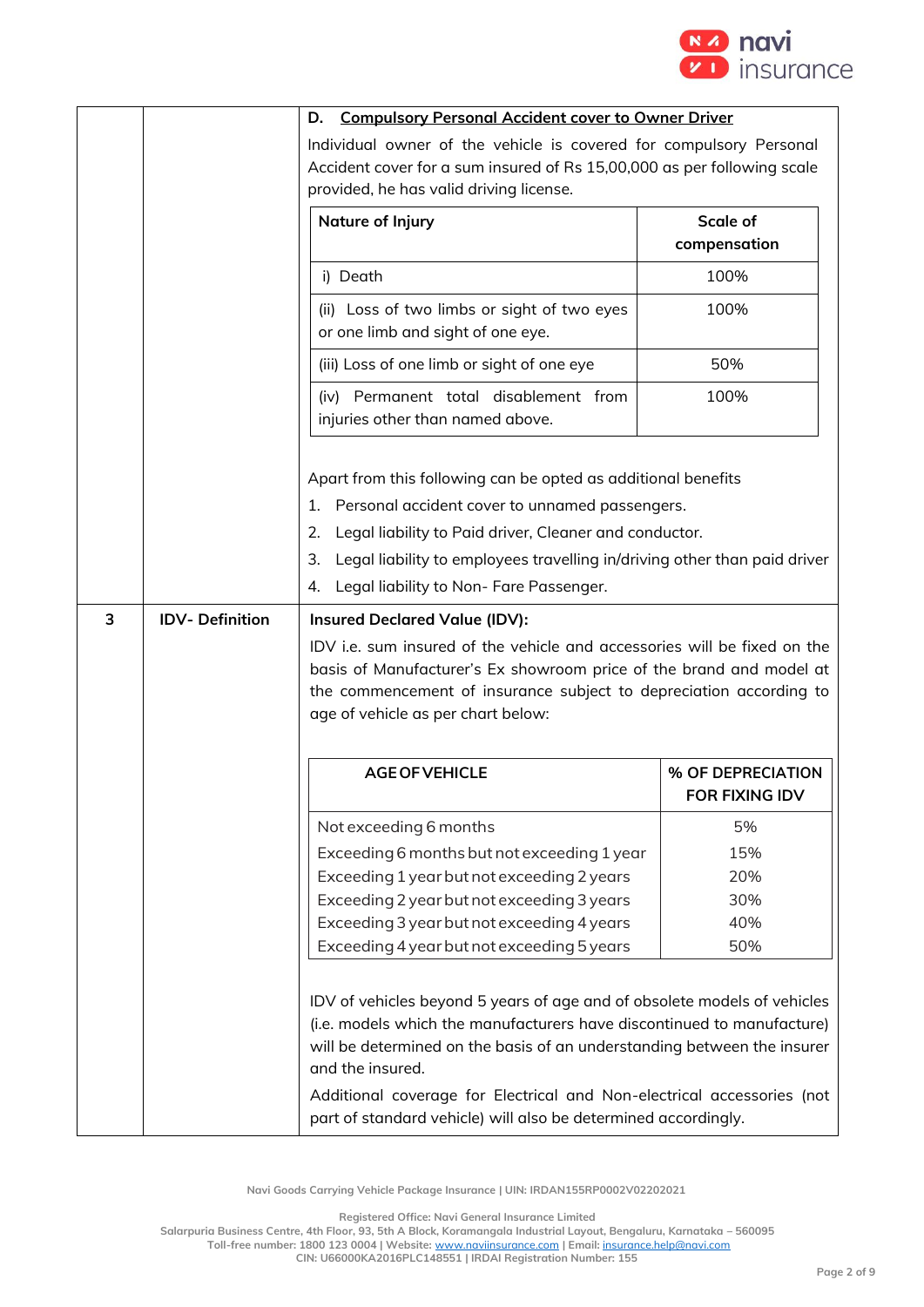

| 4 | General                               | The company shall not be liable:                                                                                                                                                                                                                                                                                                |
|---|---------------------------------------|---------------------------------------------------------------------------------------------------------------------------------------------------------------------------------------------------------------------------------------------------------------------------------------------------------------------------------|
|   | <b>Exceptions</b>                     | 1. If the vehicle insured herein is used otherwise than in accordance                                                                                                                                                                                                                                                           |
|   | (Applicable to all<br>sections of the | with the 'Limitations as to Use' provision which prohibits use of                                                                                                                                                                                                                                                               |
|   | Policy)                               | vehicle for                                                                                                                                                                                                                                                                                                                     |
|   |                                       | a. Organized racing                                                                                                                                                                                                                                                                                                             |
|   |                                       | b. Pace making                                                                                                                                                                                                                                                                                                                  |
|   |                                       | c. Speed testing                                                                                                                                                                                                                                                                                                                |
|   |                                       | d. Reliability trials                                                                                                                                                                                                                                                                                                           |
|   |                                       | 2. If vehicle is driven by any person other than a Driver as stated in<br>the Driver's Clause.                                                                                                                                                                                                                                  |
|   |                                       | In respect of any claim arising out of any contractual liability.<br>3.                                                                                                                                                                                                                                                         |
|   |                                       | Any accidental loss or damage and/or liability caused sustained<br>4.<br>or incurred outside the geographical area;                                                                                                                                                                                                             |
|   |                                       | 5. Consequential loss, wear & tear, depreciation, mechanical or<br>electrical breakdown.                                                                                                                                                                                                                                        |
|   |                                       | 6. If person driving your vehicle is under the influence of<br>intoxicating liquor or drugs.                                                                                                                                                                                                                                    |
|   |                                       | Any accidental loss or damage to any property whatsoever or<br>7.<br>any loss or expense whatsoever resulting or arising there from or<br>any consequential loss.                                                                                                                                                               |
|   |                                       | 8. War, Invasion, the Act of foreign enemies, hostilities or warlike<br>operations (whether before or after declaration of war), Civil<br>War, Mutiny, Rebellion Military or usurped power, nuclear<br>weapons material, liability arising from ionising radiations or<br>contamination by radioactivity from any nuclear fuel. |
|   |                                       | (Note: the above is an abridged wording of the policy exclusions. Please<br>refer to the policy document for the full listing)                                                                                                                                                                                                  |
| 5 | Renewal<br><b>Conditions</b>          | Policy will be renewed when due with mutual consent subject to<br>applicable premium. We may not renew the policy if the Insured Person<br>has acted in an improper, dishonest or fraudulent manner or there has<br>been any misrepresentation under this Policy or the renewal of the Policy<br>poses a moral hazard.          |

**Registered Office: Navi General Insurance Limited**

**Salarpuria Business Centre, 4th Floor, 93, 5th A Block, Koramangala Industrial Layout, Bengaluru, Karnataka – 560095 Toll-free number: 1800 123 0004 | Website:** [www.naviinsurance.com](http://www.naviinsurance.com/) **| Email:** [insurance.help@navi.com](mailto:insurance.help@navi.com) **CIN: U66000KA2016PLC148551 | IRDAI Registration Number: 155**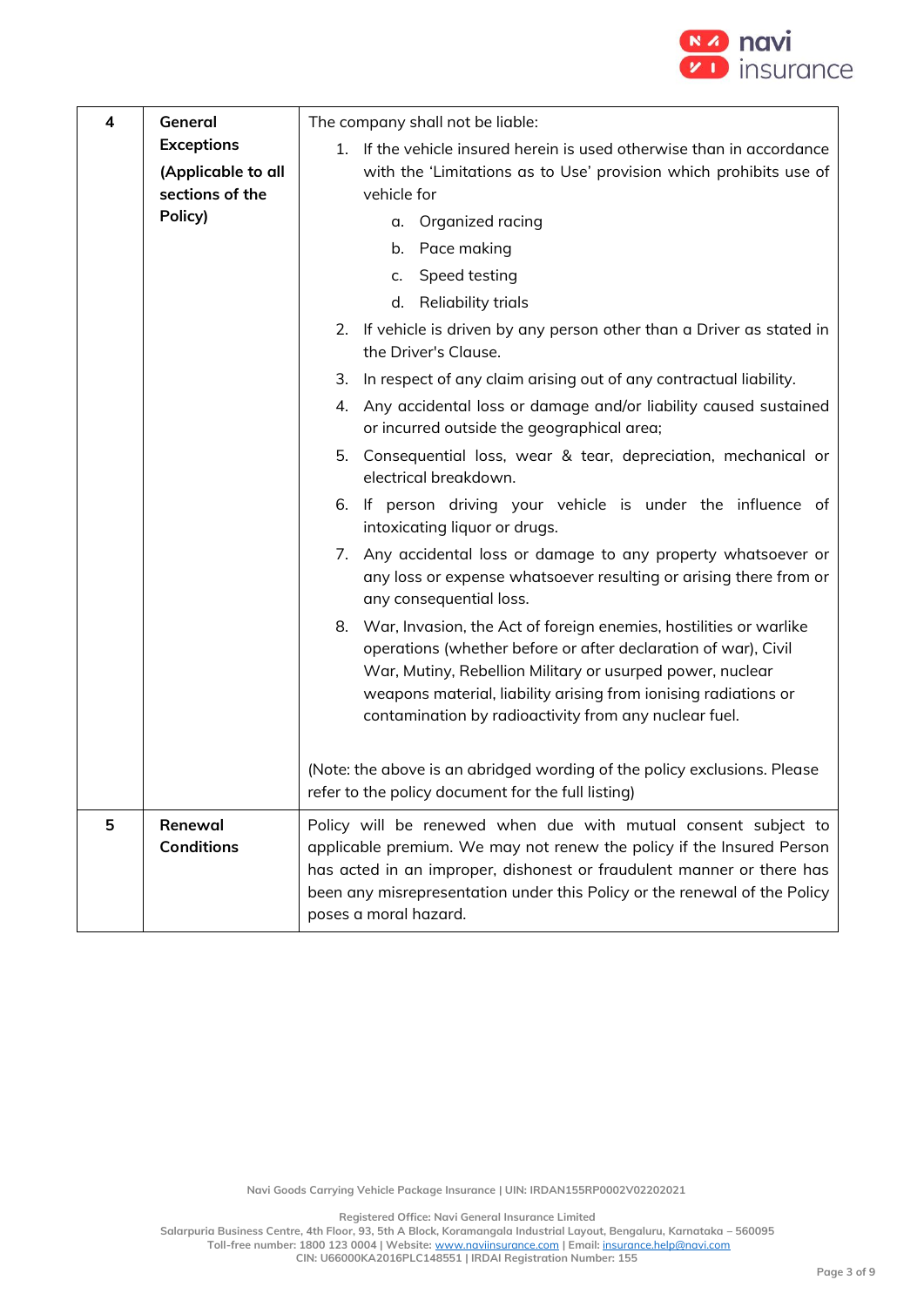

| 6 | <b>Cancellation</b> | Cancellation by Insured - Policy/certificate can be cancelled at any time<br>by giving 15 days' prior written notice to Insurer. Refund of premium<br>shall be computed in accordance with company's short period rate for<br>the period the Policy has been in force provided no claim has occurred<br>up to the date of cancellation. Proof of insurance of vehicle elsewhere<br>and original certificate of insurance must be provided to us.                                                                                                                                                                                                                                                                                                                                            |
|---|---------------------|---------------------------------------------------------------------------------------------------------------------------------------------------------------------------------------------------------------------------------------------------------------------------------------------------------------------------------------------------------------------------------------------------------------------------------------------------------------------------------------------------------------------------------------------------------------------------------------------------------------------------------------------------------------------------------------------------------------------------------------------------------------------------------------------|
|   |                     | Cancellation by Insurer - The Company may cancel the policy by<br>sending fifteen days' notice by recorded delivery to the insured at<br>insured's last known address on the grounds of misrepresentation,<br>fraud, non-disclosure of material facts or non-cooperation. In the event<br>of cancellation of this Policy on grounds of misrepresentation, fraud,<br>non-disclosure of material facts, the policy shall stand cancelled ab-<br>initio and there will be no refund of premium. In the event the policy is<br>cancelled on the grounds of non-cooperation of the insured then the<br>premium shall be computed in accordance with company's short period<br>rate for the period the Policy has been in force provided no claim has<br>occurred up to the date of cancellation. |
|   |                     | Under any of the above cancellations, in the event a claim has occurred<br>in which case there shall be no refund of premium.                                                                                                                                                                                                                                                                                                                                                                                                                                                                                                                                                                                                                                                               |
|   |                     | Return of the premium by the Company will be subject to retention of<br>the minimum premium of Rs.100/- (or Rs.25/- in respect of vehicles<br>specifically designed/modified for use by blind/handicapped/ mentally<br>challenged persons).                                                                                                                                                                                                                                                                                                                                                                                                                                                                                                                                                 |
|   |                     | Where the ownership of the vehicle is transferred, the Policy cannot be<br>cancelled unless evidence that the vehicle is insured elsewhere is<br>produced.                                                                                                                                                                                                                                                                                                                                                                                                                                                                                                                                                                                                                                  |
| 7 | Claims              | <b>Claim Notification &amp; Registration:</b>                                                                                                                                                                                                                                                                                                                                                                                                                                                                                                                                                                                                                                                                                                                                               |
|   |                     | Notify or submit a claim by following way;                                                                                                                                                                                                                                                                                                                                                                                                                                                                                                                                                                                                                                                                                                                                                  |
|   |                     | By calling Toll Free 18001230004 OR<br>$\bullet$                                                                                                                                                                                                                                                                                                                                                                                                                                                                                                                                                                                                                                                                                                                                            |
|   |                     | By sending an E Mail to insurance.help@navi.com OR<br>$\bullet$                                                                                                                                                                                                                                                                                                                                                                                                                                                                                                                                                                                                                                                                                                                             |
|   |                     | For Senior Citizens, we have a special cell and Our Senior Citizen<br>$\bullet$<br>customers can email us at seniorcare@navi.com for priority<br>resolution                                                                                                                                                                                                                                                                                                                                                                                                                                                                                                                                                                                                                                 |
|   |                     | Through Customer Portal on website www.naviinsurance.com<br>٠<br><b>OR</b>                                                                                                                                                                                                                                                                                                                                                                                                                                                                                                                                                                                                                                                                                                                  |
|   |                     | Directly walk into branch                                                                                                                                                                                                                                                                                                                                                                                                                                                                                                                                                                                                                                                                                                                                                                   |
|   |                     | While notifying the claim, following information should be provided:<br>Name of insured<br>$\bullet$                                                                                                                                                                                                                                                                                                                                                                                                                                                                                                                                                                                                                                                                                        |

**Registered Office: Navi General Insurance Limited**

**Salarpuria Business Centre, 4th Floor, 93, 5th A Block, Koramangala Industrial Layout, Bengaluru, Karnataka – 560095**

**Toll-free number: 1800 123 0004 | Website:** [www.naviinsurance.com](http://www.naviinsurance.com/) **| Email:** [insurance.help@navi.com](mailto:insurance.help@navi.com)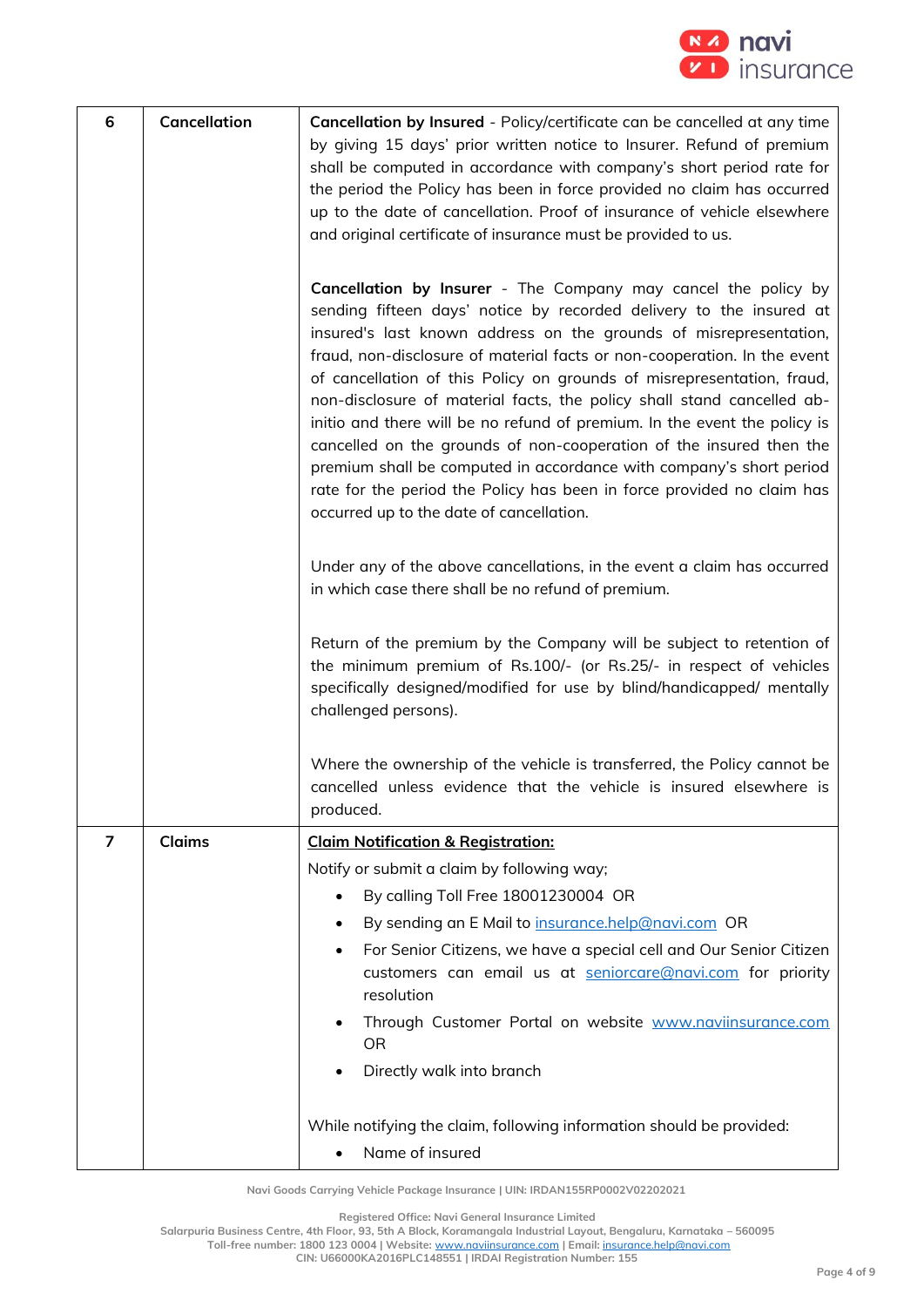

| Insured contact numbers                                                                                                                                                                                                                                                                                                                                                                      |
|----------------------------------------------------------------------------------------------------------------------------------------------------------------------------------------------------------------------------------------------------------------------------------------------------------------------------------------------------------------------------------------------|
| Policy number                                                                                                                                                                                                                                                                                                                                                                                |
| Date and time of loss                                                                                                                                                                                                                                                                                                                                                                        |
| Location of loss                                                                                                                                                                                                                                                                                                                                                                             |
| Nature and approximate extent of loss                                                                                                                                                                                                                                                                                                                                                        |
| Place and contact details of the person at the loss location.                                                                                                                                                                                                                                                                                                                                |
| Details of driver at the time of loss                                                                                                                                                                                                                                                                                                                                                        |
|                                                                                                                                                                                                                                                                                                                                                                                              |
| <b>After Notification &amp; Registration:</b>                                                                                                                                                                                                                                                                                                                                                |
| <b>Own Damage Claims:</b>                                                                                                                                                                                                                                                                                                                                                                    |
| You are advised to inform the company immediately after the loss. If<br>there is involvement of third-party death/injury, company may go for<br>spot survey. Else you may shift your vehicle to any garage of your choice<br>Survey will be conducted before you initiate the repair by the assigned<br>surveyor at the garage. Please refer policy for details regarding survey<br>process. |
| The Company has option to repair, reinstate or replace the vehicle or<br>part thereof and/or its accessories or may pay in cash the amount of the<br>loss or damage and the liability of the Company shall not exceed:                                                                                                                                                                       |
| (a) for total loss / constructive total loss of the vehicle - the Insured's<br>Declared Value (IDV) of the vehicle (including accessories thereon) as<br>specified in the Schedule less the value of the damaged vehicle.                                                                                                                                                                    |
| (b) for partial losses, i.e. losses other than Total Loss/Constructive Total<br>Loss of the vehicle - actual and reasonable costs of repair and/or<br>replacement of parts lost/damaged subject to depreciation as per limits<br>specified (Not applicable if add on cover is opted for covering<br>depreciation) and any other applicable add on cover.                                     |
| Following are the documents that will be needed for survey and<br>processing of Own Damage claim:                                                                                                                                                                                                                                                                                            |
| Claim Form completely filled and duly signed by Insured (CO's<br>seal needs to be affixed in case the insured is a Firm/Company)                                                                                                                                                                                                                                                             |
| Copy of Registration Certificate (original for verification)                                                                                                                                                                                                                                                                                                                                 |
| Copy of Motor Driving License of the person driving the vehicle at<br>the time of accident (original for verification)                                                                                                                                                                                                                                                                       |
| Copy of fitness certificate/Goods receipt (for GCW)/Permit and<br>badge of driver (for passenger vehicle) – (original for verification).                                                                                                                                                                                                                                                     |
| Police Report / Panchanama (In case of Partial Theft / Third Party<br>property damage / Death / Body Injury / Damage due to Riot,                                                                                                                                                                                                                                                            |

**Registered Office: Navi General Insurance Limited**

**Salarpuria Business Centre, 4th Floor, 93, 5th A Block, Koramangala Industrial Layout, Bengaluru, Karnataka – 560095**

**Toll-free number: 1800 123 0004 | Website:** [www.naviinsurance.com](http://www.naviinsurance.com/) **| Email:** [insurance.help@navi.com](mailto:insurance.help@navi.com)

**CIN: U66000KA2016PLC148551 | IRDAI Registration Number: 155**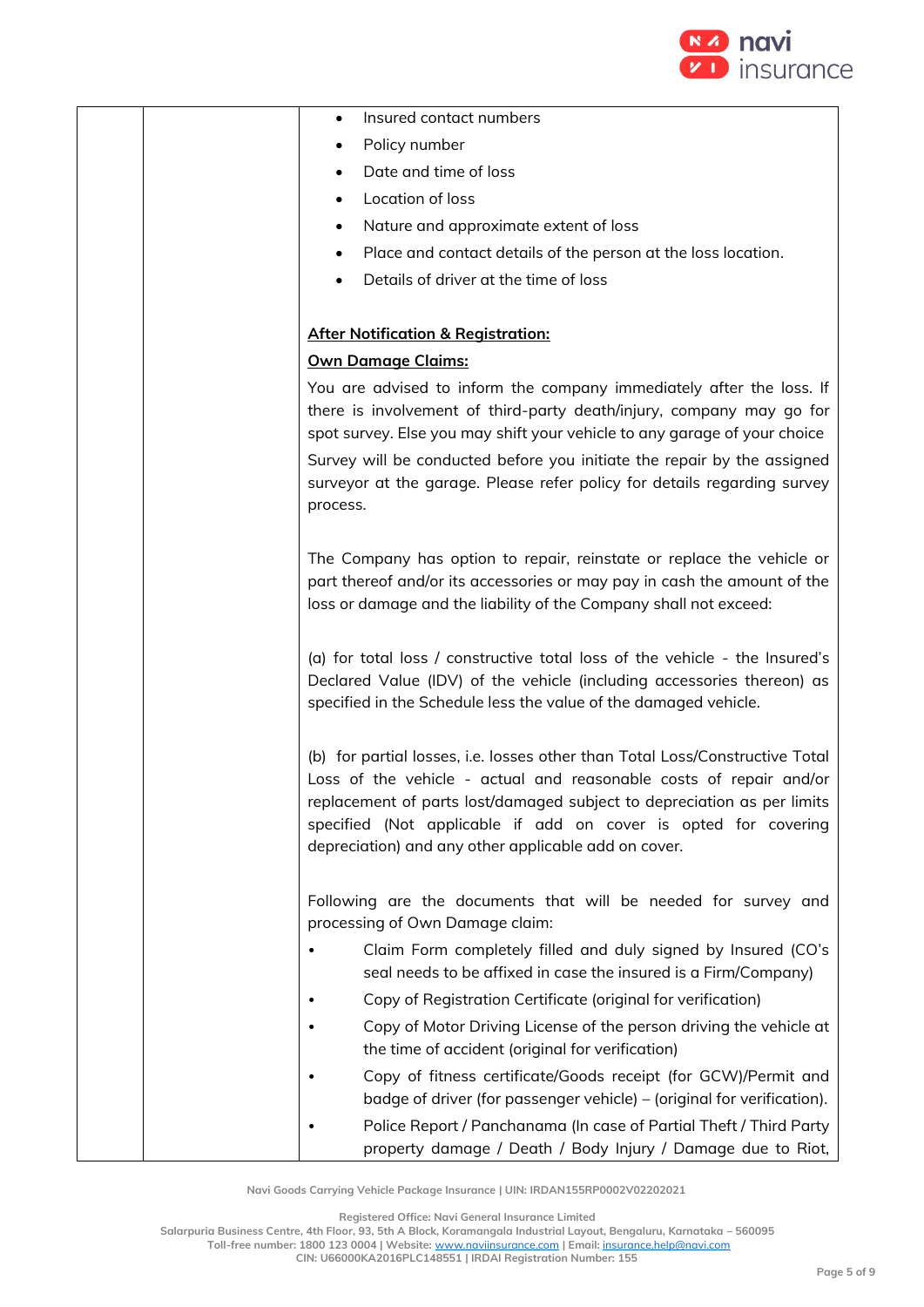

| Strike and Malicious act)                                                                                                                                                                                                  |
|----------------------------------------------------------------------------------------------------------------------------------------------------------------------------------------------------------------------------|
| KYC documents (Address Proof as per policy & ID proof) if claim<br>amount exceeds Rs.1 lakh.                                                                                                                               |
| Cancelled Cheque (CTS complied) or Filled NEFT Mandate form<br>for online transfer of claim payment. (For reimbursement claims<br>only).                                                                                   |
| Original bill of repair/replacement for repair carried out on<br>vehicle.                                                                                                                                                  |
| Own Damage Claim Settlement:                                                                                                                                                                                               |
| 1. After receipt of all relevant claim document, surveyor will assess the<br>loss and issue repair approval.                                                                                                               |
| 2. The surveyor may conduct re-inspection once repairs are completed<br>and on receipt of original repair bills.                                                                                                           |
| We will release claim payment within 7 working days after receipt of all<br>claim document.                                                                                                                                |
| Theft claims; The claim for theft of complete vehicle would be settled for<br>the insured's declared value (IDV) of the vehicle (including accessories<br>thereon) less policy excess as specified in the policy schedule. |
| Documentation for Theft claims: The following additional documents<br>would be required to listing required for settlement of own damage<br>claims (excluding repair bills);                                               |
| Copy of FIR.                                                                                                                                                                                                               |
| Letter to RTO for keeping the file in safe custody.                                                                                                                                                                        |
| Confirmation of non-recovery of vehicle.                                                                                                                                                                                   |
| Letter of subrogation.                                                                                                                                                                                                     |
| Transfer of ownership documents.                                                                                                                                                                                           |
| We will release the claim payment within 15 days after receipt of all<br>claim documents.                                                                                                                                  |
| Legal Liability Claims: Claim payment will be settled as awarded by<br>court or as agreed between the Company and Third Party.                                                                                             |
| <b>Documentation for Liability claims</b>                                                                                                                                                                                  |
| Policy Copy<br>٠                                                                                                                                                                                                           |
| Copy of Registration Book                                                                                                                                                                                                  |
| Copy of Motor Driving License of the person driving the vehicle at<br>$\bullet$<br>the time of accident                                                                                                                    |

**Registered Office: Navi General Insurance Limited**

**Salarpuria Business Centre, 4th Floor, 93, 5th A Block, Koramangala Industrial Layout, Bengaluru, Karnataka – 560095**

**Toll-free number: 1800 123 0004 | Website:** [www.naviinsurance.com](http://www.naviinsurance.com/) **| Email:** [insurance.help@navi.com](mailto:insurance.help@navi.com)

**CIN: U66000KA2016PLC148551 | IRDAI Registration Number: 155**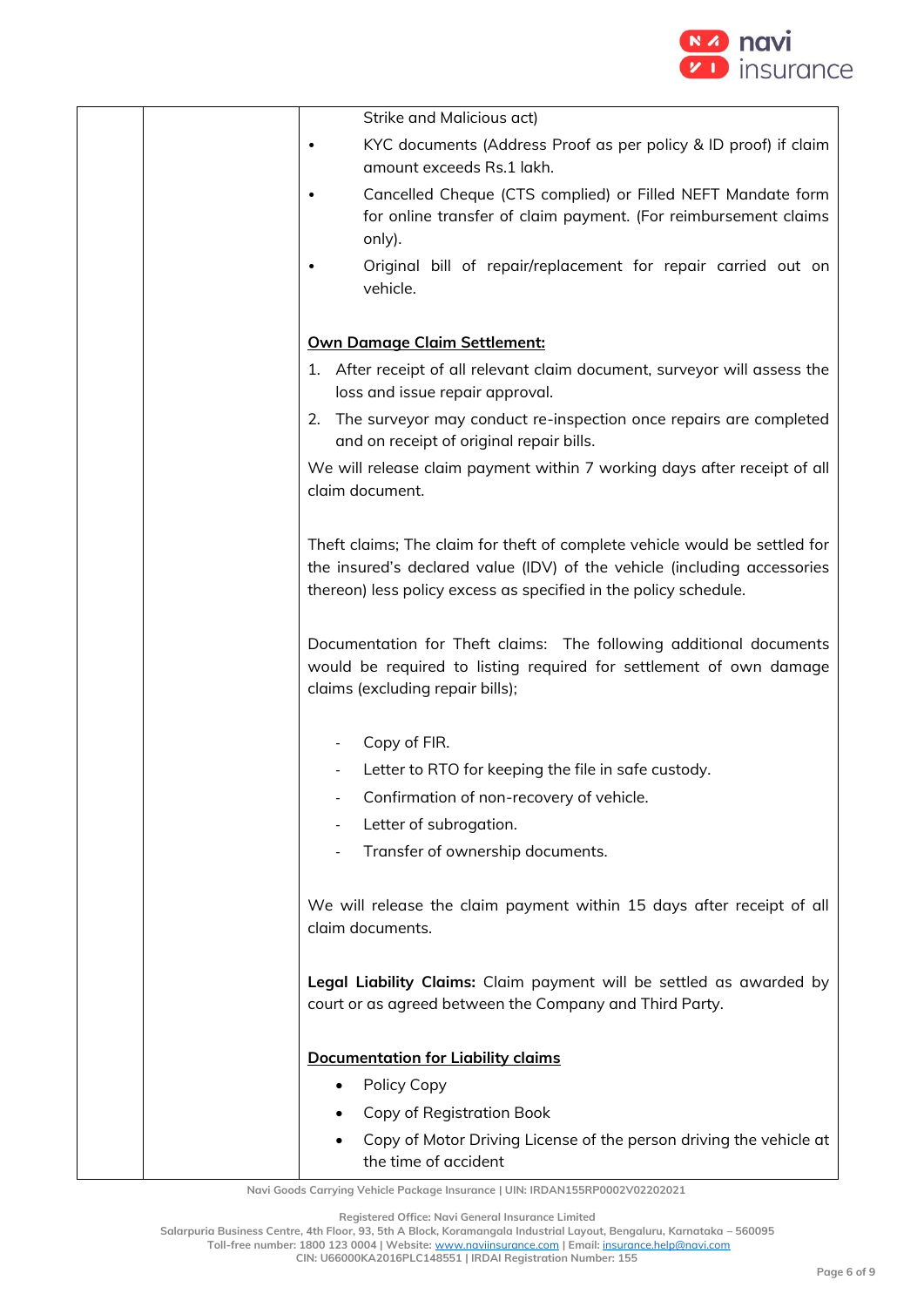

|   |                         | Copy of permit and fitness certificate.<br>٠                                                                                                                   |
|---|-------------------------|----------------------------------------------------------------------------------------------------------------------------------------------------------------|
|   |                         | Police Panchanama /FIR                                                                                                                                         |
|   |                         |                                                                                                                                                                |
|   |                         | Personal Accident Claims: Claims will be settled post receipt of<br>necessary documents.<br>We will require following documents to process your claim. You may |
|   |                         | provide the same to enable us to promptly settle your claim.                                                                                                   |
|   |                         |                                                                                                                                                                |
|   |                         | <b>Documents for Personal Accident Claims</b>                                                                                                                  |
|   |                         | Policy copy<br>$\bullet$                                                                                                                                       |
|   |                         | Certificate from government hospital doctor confirming the<br>$\bullet$<br>nature and degree of disability                                                     |
|   |                         | Discharge summary of the treating hospital clearly indicating the<br>$\bullet$<br>Hospital Registration No.                                                    |
|   |                         | Diagnostic reports<br>$\bullet$                                                                                                                                |
|   |                         | FIR / Panchanama – (if Notified to Police) Attested or Original<br>$\bullet$                                                                                   |
|   |                         | Final Police Report- (if applicable)<br>$\bullet$                                                                                                              |
|   |                         | Death Certificate*<br>$\bullet$                                                                                                                                |
|   |                         | Post Mortem report*<br>$\bullet$                                                                                                                               |
|   |                         | Legal Heir certificate /nominee certificate*<br>$\bullet$                                                                                                      |
|   |                         | <b>KYC</b> of Claimant                                                                                                                                         |
|   |                         | (Marked with * are required only in death claims)                                                                                                              |
|   |                         | The list of documents furnished herein is illustrative but not exhaustive.                                                                                     |
|   |                         | We may request you to provide more documents depending upon the<br>nature of loss and circumstances.                                                           |
|   |                         | Please also refer policy for detail documentation requirement.                                                                                                 |
| 8 | <b>Policy Servicing</b> | a. Call Us: Toll Free 1800 123 0004                                                                                                                            |
|   |                         | b. Email: insurance.help@navi.com                                                                                                                              |
|   |                         | Email for Senior Citizens- seniorcare@navi.com                                                                                                                 |
|   |                         | c. Visit our website: https://www.naviinsurance.com/service/                                                                                                   |
|   |                         | d. Walk in for assistance                                                                                                                                      |
|   |                         | e. Dispatch your letters to us at -                                                                                                                            |
|   |                         | Corporate Office: Navi General Insurance Limited                                                                                                               |
|   |                         | Salarpuria Business Centre, 4th B Cross Road, 5th Block,<br>Koramangala Industrial Layout, Bengaluru, Karnataka - 560095                                       |

**Registered Office: Navi General Insurance Limited**

**Salarpuria Business Centre, 4th Floor, 93, 5th A Block, Koramangala Industrial Layout, Bengaluru, Karnataka – 560095 Toll-free number: 1800 123 0004 | Website:** [www.naviinsurance.com](http://www.naviinsurance.com/) **| Email:** [insurance.help@navi.com](mailto:insurance.help@navi.com)

**CIN: U66000KA2016PLC148551 | IRDAI Registration Number: 155**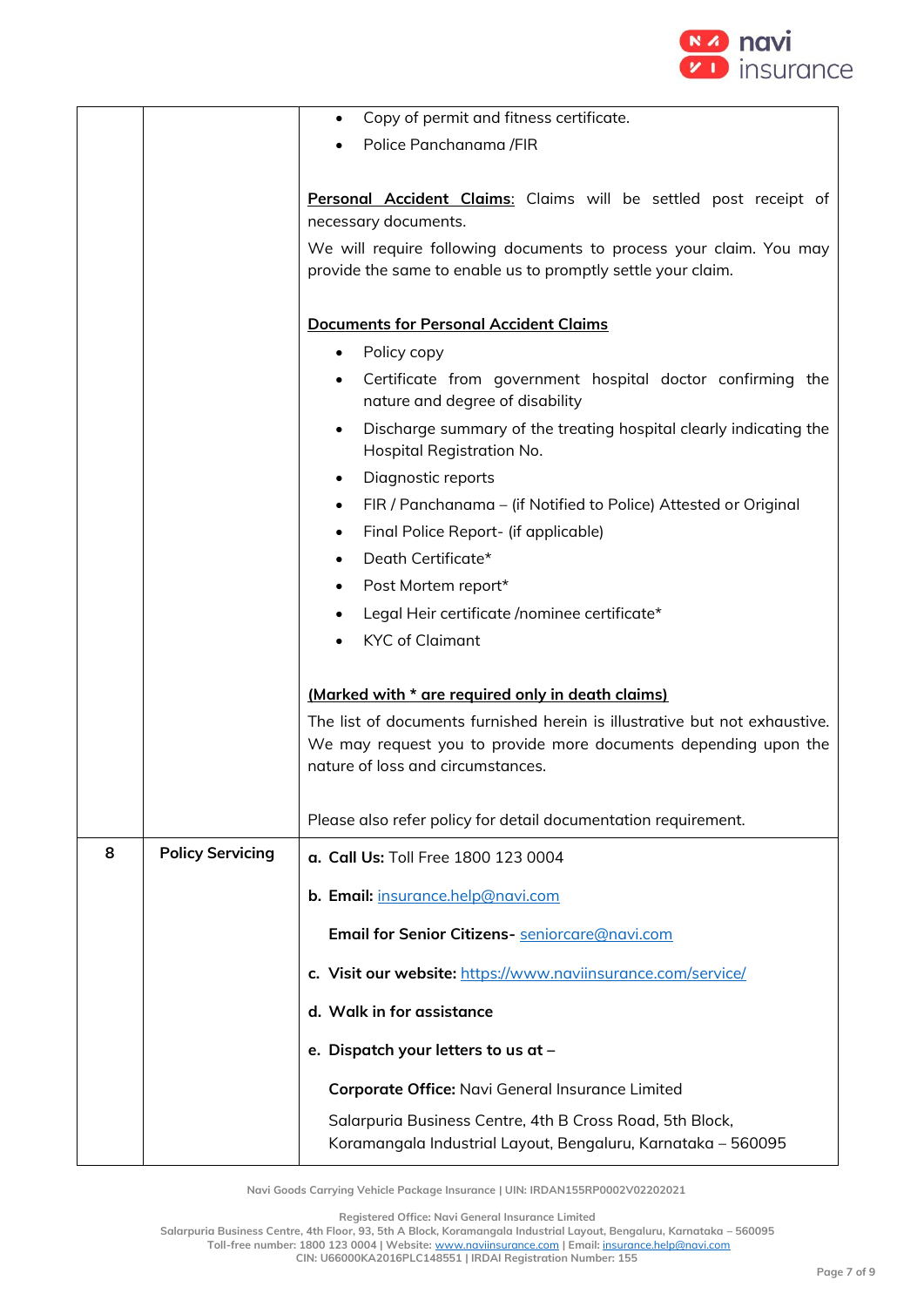

|                                   | f. Escalation -                                                                                                                                                                                                                                                                                                                                                                                                                                                                   |
|-----------------------------------|-----------------------------------------------------------------------------------------------------------------------------------------------------------------------------------------------------------------------------------------------------------------------------------------------------------------------------------------------------------------------------------------------------------------------------------------------------------------------------------|
|                                   | First Escalation - Contact Customer Experience Team at -                                                                                                                                                                                                                                                                                                                                                                                                                          |
|                                   | Manager.CustomerExperience@navi.com                                                                                                                                                                                                                                                                                                                                                                                                                                               |
|                                   | Second Escalation - Email to Head Customer Experience and                                                                                                                                                                                                                                                                                                                                                                                                                         |
|                                   | Grievance Redressal Officer at -                                                                                                                                                                                                                                                                                                                                                                                                                                                  |
|                                   | Head.CustomerExperience@navi.com                                                                                                                                                                                                                                                                                                                                                                                                                                                  |
| Grievances /<br><b>Complaints</b> | If You have a grievance about any matter relating to the Policy, or Our<br>decision on any matter, or the claim, You can address Your grievance<br>as follows:                                                                                                                                                                                                                                                                                                                    |
|                                   | 1. Our Grievance Redressal Officer                                                                                                                                                                                                                                                                                                                                                                                                                                                |
|                                   | You can send Your grievance in writing by post or email to Our<br>Grievance Redressal Officer at the following address:                                                                                                                                                                                                                                                                                                                                                           |
|                                   | Navi General Insurance Limited                                                                                                                                                                                                                                                                                                                                                                                                                                                    |
|                                   | (formerly known as DHFL General Insurance Limited)                                                                                                                                                                                                                                                                                                                                                                                                                                |
|                                   | Corporate Office: Salarpuria Business Centre, 4th B Cross<br>Road, 5th Block, Koramangala Industrial Layout, Bengaluru,<br>Karnataka - 560095                                                                                                                                                                                                                                                                                                                                     |
|                                   | E-mail: gro@navi.com                                                                                                                                                                                                                                                                                                                                                                                                                                                              |
|                                   | Toll free: 1800 123 0004                                                                                                                                                                                                                                                                                                                                                                                                                                                          |
|                                   | 2. Consumer Affairs Department of IRDAI                                                                                                                                                                                                                                                                                                                                                                                                                                           |
|                                   | In case it is not resolved within 15 days or if You are unhappy<br>α.<br>with the resolution You can approach the Grievance Redressal<br>Cell of the Consumer Affairs Department of IRDAI by calling<br>Toll Free Number 155255 (or) 1800 4254 732 or sending an e-<br>mail to complaints@irdai.gov.in. You can also make use of<br>IRDAI's online portal - Integrated Grievance Management<br>System<br>(IGMS)<br>registering Your<br>by<br>complaint<br>at<br>igms.irda.gov.in. |
|                                   | You can send a letter to IRDAI with Your complaint on a<br>b.<br>Complaint Registration Form available by clicking here. You<br>must fill and send the Complaint Registration Form along with<br>any documents by post or courier to General Manager,<br>Insurance Regulatory and Development Authority of India                                                                                                                                                                  |
|                                   | (IRDAI), Consumer Affairs Department - Grievance Redressal<br>Cell, Sy.No.115/1, Financial District, Nanakramguda,<br>Gachibowli, Hyderabad - 500032.                                                                                                                                                                                                                                                                                                                             |
|                                   | You can visit the portal http://www.policyholder.gov.in for more<br>c.<br>details.                                                                                                                                                                                                                                                                                                                                                                                                |

**Registered Office: Navi General Insurance Limited**

**Salarpuria Business Centre, 4th Floor, 93, 5th A Block, Koramangala Industrial Layout, Bengaluru, Karnataka – 560095**

**Toll-free number: 1800 123 0004 | Website:** [www.naviinsurance.com](http://www.naviinsurance.com/) **| Email:** [insurance.help@navi.com](mailto:insurance.help@navi.com) **CIN: U66000KA2016PLC148551 | IRDAI Registration Number: 155**